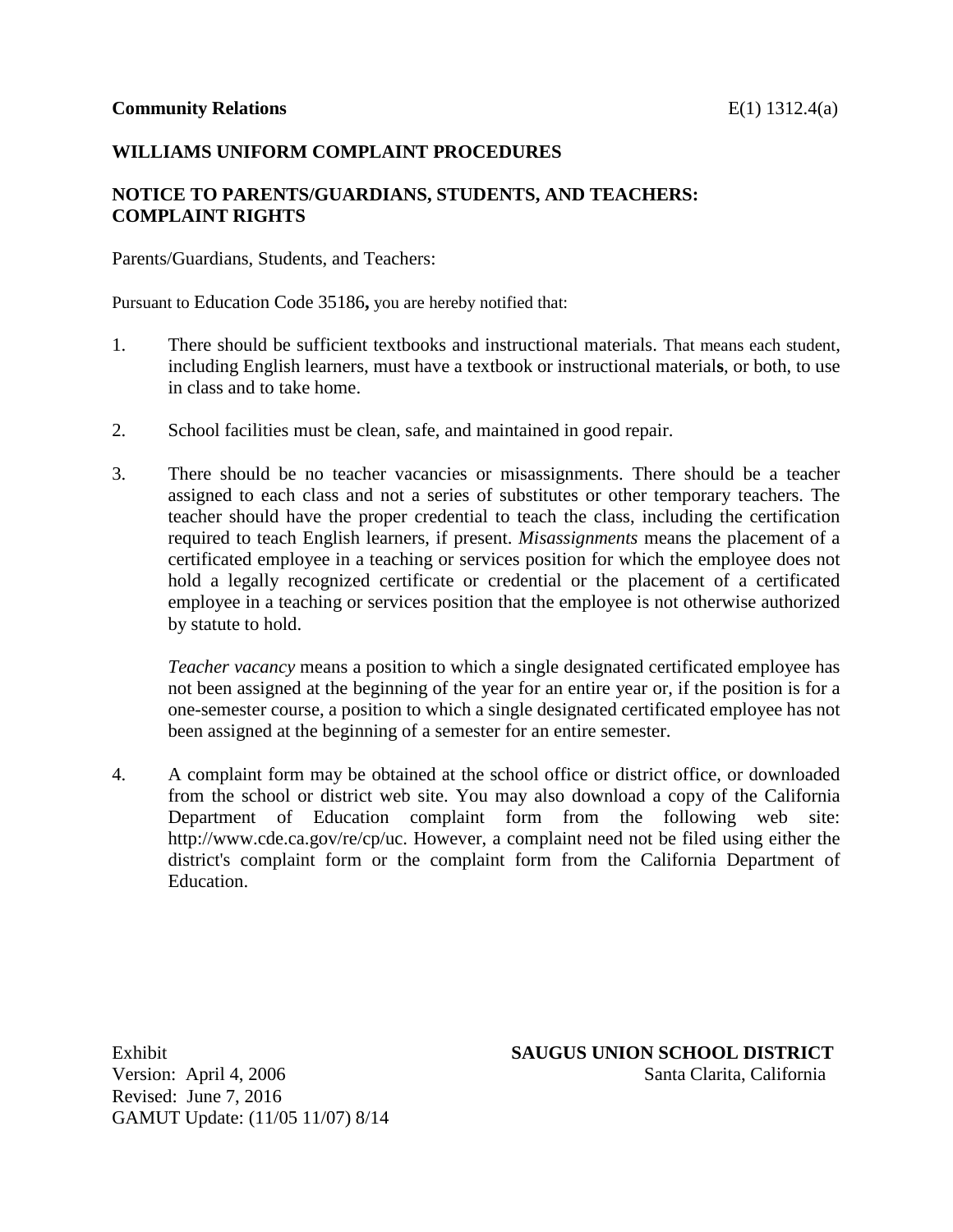### **WILLIAMS UNIFORM COMPLAINT PROCEDURES**

#### **COMPLAINT FORM: WILLIAMS UNIFORM COMPLAINT PROCEDURES**

Education Code [35186](http://gamutonline.net/displayPolicy/352127/1) creates a procedure for the filing of complaints concerning deficiencies related to instructional materials, conditions of facilities that are not maintained in a clean or safe manner or in good repair, or teacher vacancy or misassignment. The complaint and response are public documents as provided by law. Complaints may be filed anonymously. However, if you wish to receive a response to your complaint, you must provide the contact information below.

| Response requested? $\Box$ Yes $\Box$ No                                                     |                                                                                                                                                                                                                                                                                                  |
|----------------------------------------------------------------------------------------------|--------------------------------------------------------------------------------------------------------------------------------------------------------------------------------------------------------------------------------------------------------------------------------------------------|
| Contact Information: (if response is requested)                                              |                                                                                                                                                                                                                                                                                                  |
|                                                                                              |                                                                                                                                                                                                                                                                                                  |
|                                                                                              |                                                                                                                                                                                                                                                                                                  |
|                                                                                              |                                                                                                                                                                                                                                                                                                  |
| Date problem was observed:<br>Location of the problem that is the subject of this complaint: |                                                                                                                                                                                                                                                                                                  |
|                                                                                              |                                                                                                                                                                                                                                                                                                  |
|                                                                                              |                                                                                                                                                                                                                                                                                                  |
|                                                                                              |                                                                                                                                                                                                                                                                                                  |
|                                                                                              | $\mathbf{D}$ and $\mathbf{I}$ and $\mathbf{C}$ and $\mathbf{A}$ and $\mathbf{C}$ and $\mathbf{C}$ and $\mathbf{C}$ and $\mathbf{C}$ and $\mathbf{C}$ and $\mathbf{C}$ and $\mathbf{C}$ and $\mathbf{C}$ and $\mathbf{C}$ and $\mathbf{C}$ and $\mathbf{C}$ and $\mathbf{C}$ and $\mathbf{C}$ and |

Room number/name of room/location of facility:

Only the following issues may be the subject of this complaint process. If you wish to complain about an issue not specified below, please use the appropriate district complaint procedure.

Specific issue(s) of the complaint: (Please check all that apply: A complaint may contain more than one allegation.)

1. Textbooks and instructional materials: (Education Code 35186; 5 CCR 4681)

 A student, including an English learner, does not have standards-aligned textbooks or instructional materials or state- or district-adopted textbooks or other required instructional materials to use in class.



 A student does not have access to textbooks or instructional materials to use at home or after school. This does not require two sets of textbooks or instructional materials for each student.



 Textbooks or instructional materials are in poor or unusable condition, have missing pages, or are unreadable due to damage.

 A student was provided photocopied sheets from only a portion of a textbook or instructional materials to address a shortage of textbooks or instructional materials.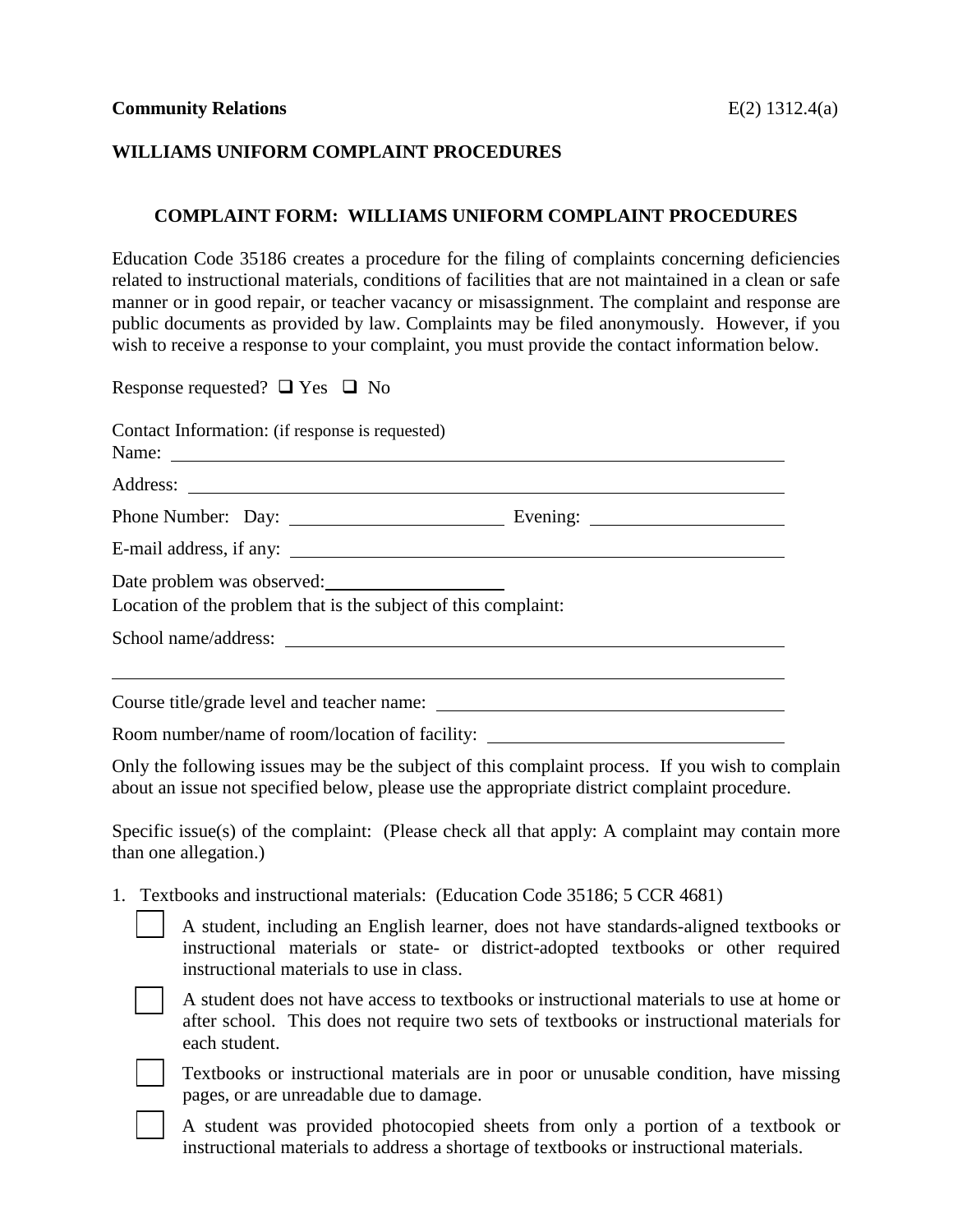# **WILLIAMS UNIFORM COMPLAINT PROCEDURES (**continued)

2. Teacher vacancy or misassignment: (Education Code 35186; 5 CCR 4681)

 A semester begins and a teacher vacancy exists. A *teacher vacancy* is a position to which a single designated certificated employee has not been assigned at the beginning of the school year for an entire year or, if the position is for a one-semester course, a position of which a single designated certificated employee has not been assigned at the beginning of a semester for an entire semester.



 A teacher who lacks credentials or training to teach English learners is assigned to teach a class with more than 20 percent English learners in the class.

 A teacher is assigned to teach a class for which the teacher lacks subject matter competency.

3. Facility conditions: (Education Code [17592.72,](http://gamutonline.net/displayPolicy/352178/1) [35186,](http://gamutonline.net/displayPolicy/352127/1) [35292.5;](http://gamutonline.net/displayPolicy/315716/1) 5 CCR [4683\)](http://gamutonline.net/displayPolicy/390298/1)

 A condition exists that poses an emergency or urgent threat to the health or safety of students or staff including gas leaks; nonfunctioning heating, ventilation, fire sprinklers, or air-conditioning systems; electrical power failure; major sewer line stoppage; major pest or vermin infestation; broken windows or exterior doors or gates that will not lock and that pose a security risk; abatement of hazardous materials previously undiscovered that pose an immediate threat to students or staff; structural damage creating a hazardous or uninhabitable condition; and any other condition deemed appropriate by the district.

A school restroom has not been cleaned or maintained regularly, is not fully operational, or has not been stocked at all times with toilet paper, soap, or paper towels or functional hand dryers. The school has not kept all restrooms open during school hours when students are not in classes and has not kept a sufficient number of restrooms open during school hours when students are in classes. This does not apply when temporary closing of the restroom is necessary for student safety or to make repairs.

Please describe the issue of your complaint in detail. You may attach additional pages and include as much text as necessary to fully describe the situation. For complaints regarding facilities conditions, please describe the emergency or urgent facilities condition and how that condition poses a threat to the health or safety of students or staff.